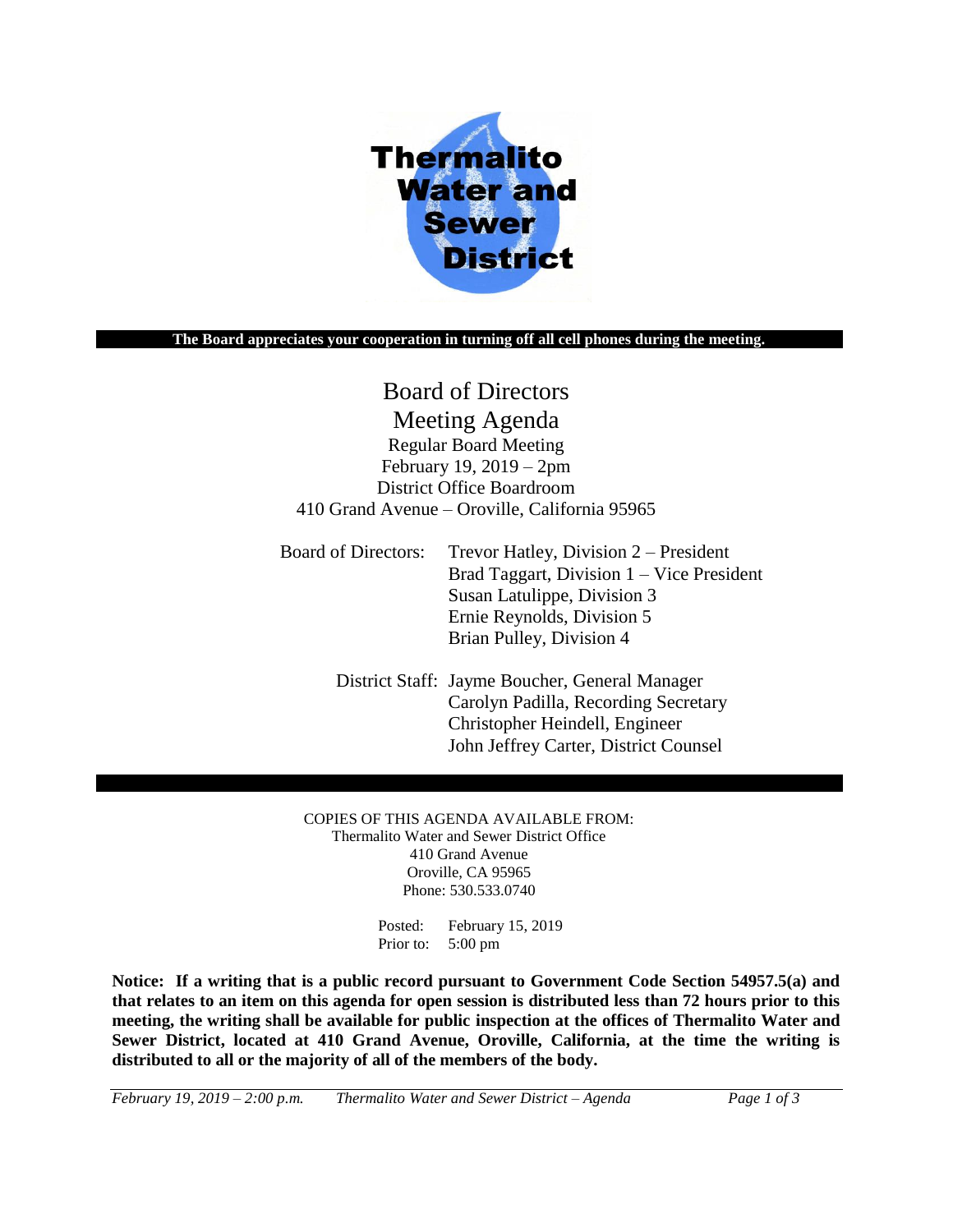Thermalito Water and Sewer District Regular Board Meeting February 19, 2019 - 2pm

# **1. CALL TO ORDER**

- **1.1 Flag Salute** Attorney Carter
- **1.2 Roll Call** Secretary Padilla

# **2. RECOGNITION OF INDIVIDUALS WHO WISH TO SPEAK ON AGENDA ITEMS**

This is the time the President will invite anyone in the audience wishing to address the Board on a matter that is on the agenda to state your name and the agenda item on which you wish to speak. When that item comes up on the agenda, you will be asked to step to the podium, repeat your name and give your address for the record, and make your presentation. Under Government Code Section 54954.3, the time allotted for presentations may be limited.

# **3. CONSENT AGENDA**

All items listed under the Consent Agenda are considered to be routine and will be enacted by one motion unless an item is removed. Resolutions will be read by title only. There will be no separate discussion of these items unless members of the Board, or persons in the audience, request specific items to be removed from the Consent Agenda to the Regular Agenda for separate discussion, prior to the time the Board votes on the motion to adopt the Consent Agenda. If any item(s) are removed from the Consent Agenda, the item(s) will be considered immediately following action on the Consent Agenda.

- **3.1 Request Approval of Minutes Regular Meeting held on January 15, 2019**
- **3.2 Request Approval of January 2019 Financial Statements**
- **3.3 Request Approval of Payment for Warrants from January 12, 2019 through February 14, 2019**
- **3.4 Superintendent's Monthly Report of Maintenance and Operations and Solar Power Generation for January 2019**

# **4. ITEMS REMOVED FROM CONSENT AGENDA**

# **5. GENERAL ADMINISTRATION BUSINESS**

# **5.1 2019 LAIF Annual Information Update – Resolution 01-19**

The Board will review the proposed resolution and take appropriate action to verify authorization for withdrawals and deposits. (Government Code Section 16429.1).

*Discussion with possible action*